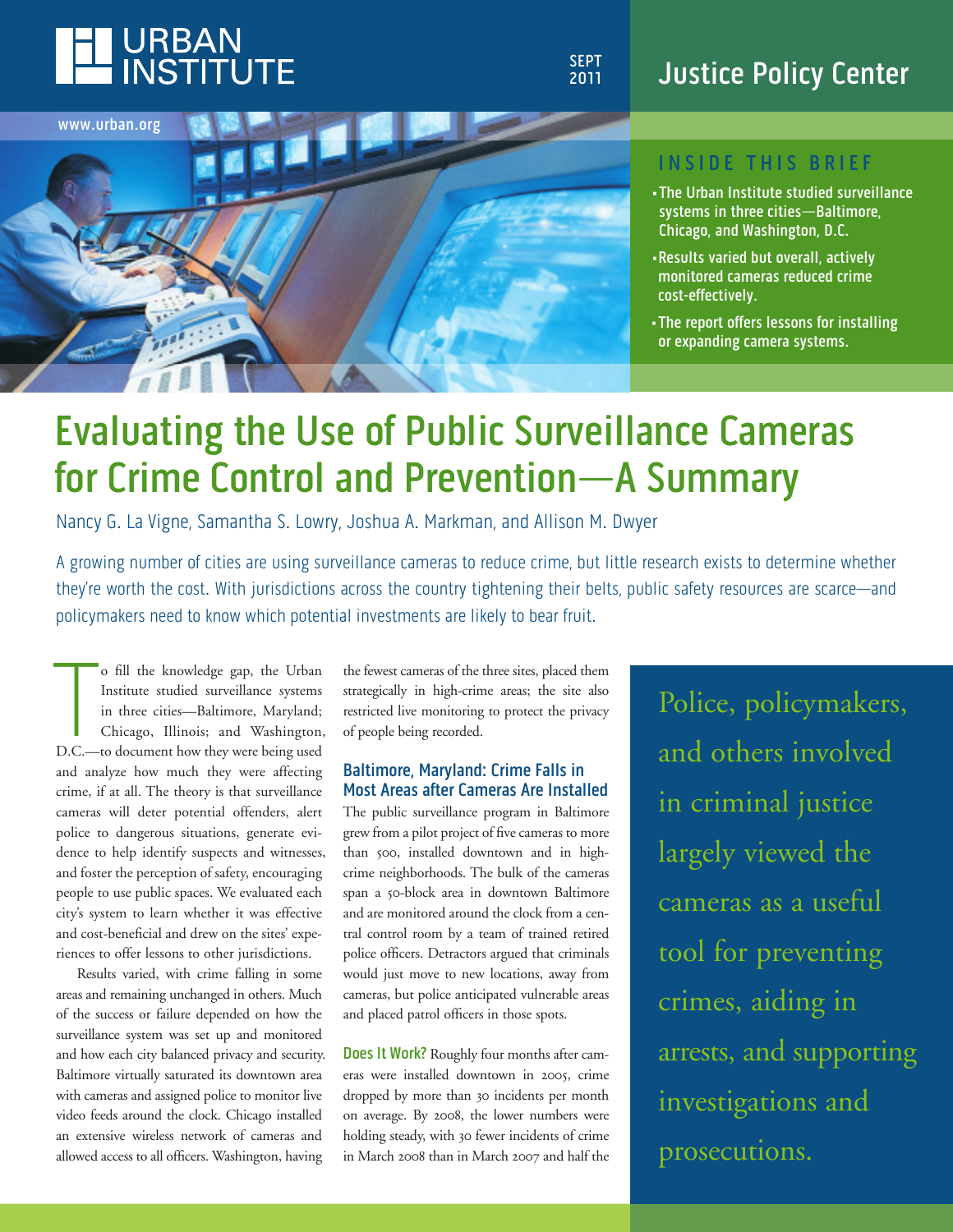number in April 2008 than the year before. We found significant declines in total crime, violent crime, and larceny downtown from January 2003 through April 2008. Also, we found no evidence that crime was being displaced to nearby areas and, in fact, observed some signs that crime prevention benefits extended beyond the cameras' specific viewing areas.

The cameras' effects on crime were mixed in other Baltimore neighborhoods. After cameras were installed in Greenmount, crime declined by an average of 13 fewer incidents per month. After controlling for crime reductions in a matched comparison area, the estimated reduction in crime associated with cameras was more than 10 percent. In Tri-District, crime fell by nearly 35 percent after controlling for crime reductions in a matched comparison area. Thefts inside buildings and robberies declined by roughly two incidents a month. The North Avenue area, however, experienced no reduction in crime after the cameras were installed.

Police, public officials, and other criminal justice stakeholders considered the surveillance program an effective crime control tool. The cameras recorded crimes in progress, captured images of getaway vehicles, helped police retrieve weapons used during a crime, and compelled witnesses to cooperate with police.

**Lessons Learned.** Despite Baltimore's success, its surveillance system did have limitations. The cameras, which pan on a programmed tour when they're not being monitored, didn't always capture criminal events from start to finish. Visibility was poor at night and in bad weather. Prosecutors encountered the "CSI effect," whereby juries have unrealistic expectations of seeing advanced forensic and technological evidence, so their verdicts are influenced by the absence of camera footage. Ongoing maintenance, including repairing vandalized cameras, ended up costing more than the original system. Early problems led officials to purchase new cameras with protective domes, cover electrical lines with metal bands, and lock electrical access conduits—but the new cameras weren't always compatible with the old ones or with the monitoring equipment.

**Is It Worth the Cost?** Even accounting for the lack of results in the North Avenue area, the monthly benefits of Baltimore's surveillance system outweighed the monthly costs. We estimated the total cost of Baltimore's surveillance program at \$8.1 million as of April 2008 (or roughly \$224,000 a month for 36 months), with most of the money going toward start-up costs.

The estimated benefits of averting crime by considering the savings in criminal justice costs (police, court, and corrections resources) and victimization costs (out-of-pocket costs and pain and suffering)—came to about \$12 million, or \$334,000 a month. In other words, for every dollar spent the city saved more than \$1.50.

When considering just the savings that directly affect government budgets (leaving aside victimization costs), the benefits from reduced crime were roughly equal to the cost of the cameras—\$1.06 for every dollar spent. Overall, we found that Baltimore's surveillance system was effective and worth the expense.

#### **Chicago, Illinois: Savings from reduced Crime rates far Outweigh Surveillance Costs**

Chicago leveraged federal and state funds and committed their own resources to support a multimillion-dollar surveillance program with more than 8,000 cameras, including police, transit, and public school cameras. We focused on a subset of the 2,000-some cameras (called police observation devices, or PODs) operated by the Chicago Police Department in two neighborhoods, Humboldt Park and West Garfield Park. These cameras are highly visible, with signs and flashing blue lights, and connected by a wireless network that allows officers to watch real-time camera feeds from their desktop computers.

**does It Work?** In August 2003, when the cameras were installed in Humboldt Park, the area experienced a brief spike in crime, with nearly 500 reported incidents in a single month. The crime rate dropped 20 percent the next month and stayed low on average. To weed out other factors that affect crime trends, we compared Humboldt Park with a similar neighborhood (matched on historical crime rates, demographics, and land use) and determined that the cameras alone were likely responsible for a nearly 12 percent drop in the crime rate.

Average monthly crime counts for drugrelated offenses and robberies fell by nearly a third (or over 30 fewer drug-related offenses and three fewer robberies per month). Violent crime was down 20 percent, with six fewer incidents per month on average. The numbers suggest that the cameras did their job in controlling crime, with no signs that criminals moved elsewhere as a result.

However, our evaluation of cameras in West Garfield Park found no change in the crime rate. Why did the cameras deter crime in one area but not the other? While both areas fell in the same police district, residents in West Garfield Park believed police weren't consistently monitoring their neighborhood's cameras. Also, Humboldt Park had a much higher concentration of cameras (about 53 per square mile) than West Garfield Park (about 36 per square mile), which could have influenced officers' ability to interrupt crimes in progress, intervene, make arrests, and deter potential offenders.

**Lessons Learned.** Two particular lessons from Chicago's experience stand out. First, get public input. Officials involved in setting up the surveillance system said they could have benefited from early input from the mayor, law enforcement, and the community. Second, train prosecutors and defense attorneys on how to use and present camera footage as evidence in court.

**Is It Worth the Cost?** While crime did not measurably change in West Garfield Park, the reductions in crime in Humboldt Park alone were enough to justify the cost of cameras for both areas. Chicago spent about \$6.8 million total (or \$190,000 a month) on its surveillance system in Humboldt Park and West Garfield Park as of August 2006, with most of the cost related to personnel.

By installing the cameras, the city saved a sizeable \$815,000 a month on criminal justice costs and victims' financial and emotional costs. The crimes prevented in Humboldt Park saved the city \$4.30 for every dollar spent on the surveillance system. Even taking the victims' costs out of the calculation, the benefits of the cameras far outweighed the costs, with \$2.81 in savings for every dollar spent. Our results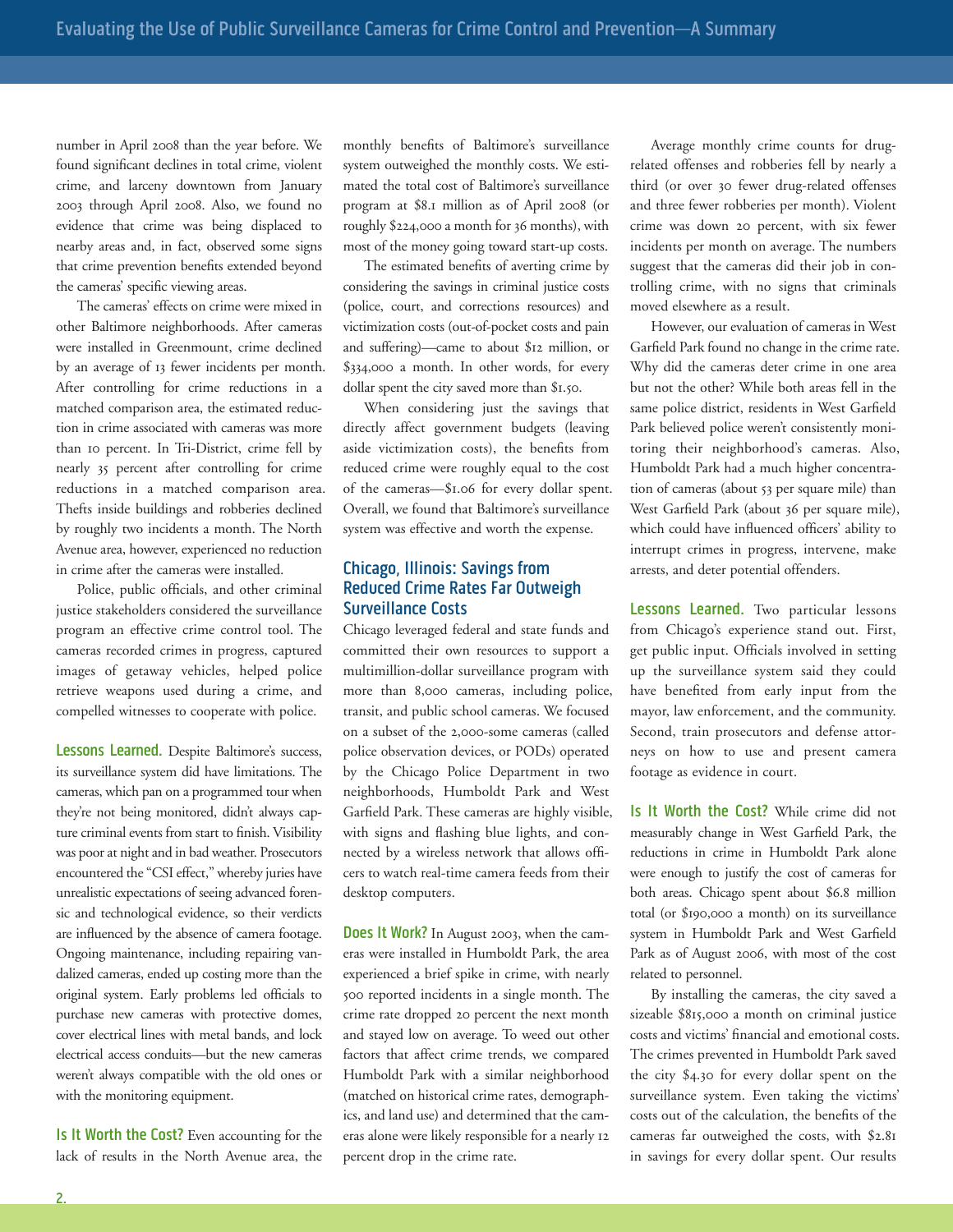provide compelling support for Chicago's use of public surveillance cameras.

#### **Washington, d.C.: residents' Privacy Concerns Lead to Limited Monitoring**

The District of Columbia was an early adopter of surveillance technology, installing several cameras in 2002 that were used to monitor special events. In 2006, following a spate of 14 killings in the first 11 days of July, cameras were installed in specific locations with a high volume of violent crimes. The cameras were marked and clearly visible but didn't boast the flashing blue lights found in Baltimore and Chicago.

District residents were outspoken about their concerns that neighborhood cameras would be misused and that they threatened citizens' right to privacy. The city council held open hearings for the public and interest groups and designed camera guidelines based on their input. Those guidelines prohibit monitors from viewing flyers that are being distributed or targeting cameras on people based on their race, gender, sexual orientation, disability, or other characteristics. The cameras can only be monitored from one control center and a police officer at the rank of lieutenant or higher must be in the room. Up to two officers serve as monitors on each shift, with one usually watching four or five cameras at a time while the other works with crime-alert technology in the room.

**Does It Work?** Cameras alone did not appear to have an effect on crime in D.C. The number of violent crimes and assaults with a deadly weapon fell, but theft went up. Those changes, though, could be attributed to other factors besides the cameras. Indeed, when those factors were controlled for by comparing crime trends with a similar area that did not have surveillance cameras, the declines in violent crime and assaults disappeared. Given the absence of a statistically significant impact of cameras on crime, we did not analyze the cost-benefit trade-off of camera use in D.C.

**Lessons Learned.** District police officers said it was hit or miss whether a camera captured a crime, but when it did, the footage was a powerful tool in investigating and prosecuting the offense. Police felt the cameras were a crime deterrent and, at the least, raised community awareness and the perception of safety, though they questioned whether criminals simply moved to areas that didn't have cameras.

#### **recommendations across Study Sites**

Overall, the cameras—when actively monitored—were effective at cutting down crime. And the savings and benefits of fewer crimes outweighed the cost of the surveillance system. Police, policymakers, and others involved in criminal justice largely viewed the cameras as a useful tool for preventing crimes, aiding in arrests, and supporting investigations and prosecutions.

Our interviews and analyses yielded lessons for other jurisdictions planning to install or expand their own camera systems:

- **• Balance utility with privacy.** Cities and neighborhoods that saw no change in crime may not be actively monitoring their cameras or may have had too few cameras to render the system a useful crime prevention and investigation tool. When deciding how to monitor the cameras, jurisdictions must balance privacy and utility—guidelines that are too restrictive can limit what the system can do, but residents must be protected against invasion of privacy.
- **• Involve the community at the outset.** Stakeholders emphasized how important it is to get community input and explain the surveillance system to the public before it's put in place. Developing and disseminating written policies on how the footage will be used and secured can go a long way toward building public support.
- **• Don't underestimate costs.** Stakeholders at all three sites stressed the cost of installation, maintenance, and monitoring—which turned out to be much higher than the cost of the cameras themselves. Jurisdictions investing in a public surveillance system should do their own research rather than rely on the advice of vendors, who may not detail all the associated costs.
- **• Anticipate technology upgrades.** Camera technology is constantly evolving, offering greater resolution and more useful features

with each new version. But a higher-quality image means larger files to store. Planners need to anticipate and budget for such upgrades.

- **• Start small.** Installing cameras in one or two areas first lets police figure out how best to place cameras and monitor them before going to scale.
- **• Consider location.** While camera locations should be guided by high-crime hot spots, practical concerns will also play a role—such as how close the camera needs to be to a power source and what natural and manmade barriers will have to be accommodated.
- **• Invest in live monitoring.** Officials in Baltimore said they got the most from their surveillance system by actively monitoring the cameras and intervening in real time. Active monitoring allows police to zoom into a scene to capture important details of a crime that may be missed if the camera is simply programmed on an automated tour, panning back and forth. But active monitoring takes a lot of time and resources and raises public concerns about privacy.
- **• Prioritize training.** Detectives and prosecutors need to be trained on how to use camera footage and how to retrieve it. They should also learn the limitations of video evidence and how it typically enhances, rather than serves as a substitute for, witness testimony.

While the results of this evaluation are promising, it's important to keep in mind that surveillance cameras alone are not enough to prevent crime—they're simply another crime control and investigative tool and are by no means a substitute for sworn officers. And like any tool, cameras are only as good as the way in which they're used and how well they're integrated into the larger strategy of policing and public safety. •

*For the full report and methodology, see "Evaluating the Use of Public Surveillance Cameras for Crime Control and Prevention" by Nancy G. La Vigne, Samantha S. Lowry, Joshua A. Markman, and Allison M. Dwyer at http://www.urban.org/url.cfm?ID=412351.html.*